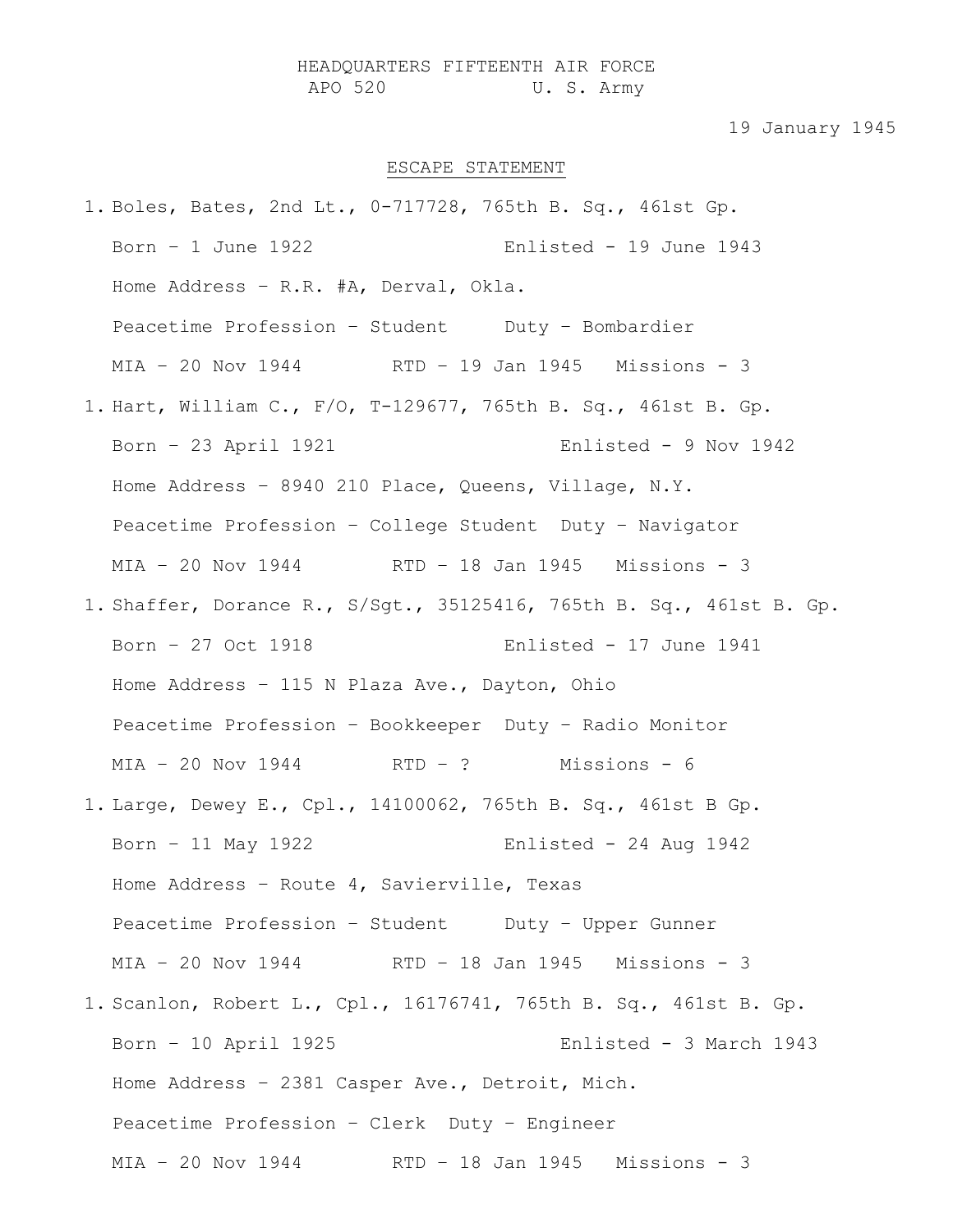- 1. Bettinger, Art W., Cpl., 32675866, 765th B. Sq., 461st B. Gp. Born – ? 1922 Enlisted - ? 1942 Home Address – 453 Pardee Road Peacetime Profession – None Duty – Radio Operator MIA – 20 Nov 1944 RTD – 18 Jan 1945 Missions - 3 1. Bryant, Joe R., Cpl., 14200047, 765th B. Sq., 461st B. Gp. Born – 15 March 1925 Enlisted 8 March 1943 Home Address – Woodlawn, Tenn. Peacetime Profession - Student Duty - Tail Gunner MIA – 20 Nov 1944 RTD – 19 Jan 1945 Missions - 3 1. Hughes, Arthur L. 2nd Lt., 0-771034, 765th B. Sq., 461st B. Gp.
	- Born 10 Sept 1925 Enlisted 12 Dec 1942 Home Address – 320 Marys St., San Marcus, Texas Peacetime Profession - Truck Driver Duty - Pilot MIA – 20 Nov 1944 RTD – 18 Jan 1945 Missions - 3

2. Mission to Blechhammer South, November 20, 1944. Over TP flak destroyed gas tanks of #1 and #3 engines. Shell holes in nose turret. Waist oxygen failed. #1 and #3 ran out of gas soon after leaving TP, but fuel was transferred to them. Caught up with squadron and started for Vis with formation. Running low on gas over SISAK, and headed for alternate field at 45 40N, 17 10E, coordinate given to navigator by S-2 briefing before mission. (Note: This is a wrong coordinate. No field there.) #2 gas tank ran out of gas. Guns and equipment were jettisoned; all four engines were running off #4 tank. Order given to prepare to bail out. No airfield. All bailed out without difficulty. Partisans said afterwards that plane landed near TOMASSETAS, 12 ½ miles WNW of Garesnica, Yugo., 45 35N, 16 55E. Parts were salvaged by Partisans, who would not take them to the plane.

3. Never in enemy hands.

4. Source 1 landed at small village and was taken by Partisans to a peasant house. They were going raiding and wanted him to come along. Next day they took him by wagon to Garesnica, Yugo., 45 35N, 16 55E, where all the others were already gathered.

Source 2 was knocked out upon landing, and woke in a peasant cart in which he was taken to a house where Sgt. Shaffer was. Sgt. Shaffer having been brought there by peasant women 15 minutes before. That evening there were taken to the Partisan Hq., at Garesnica.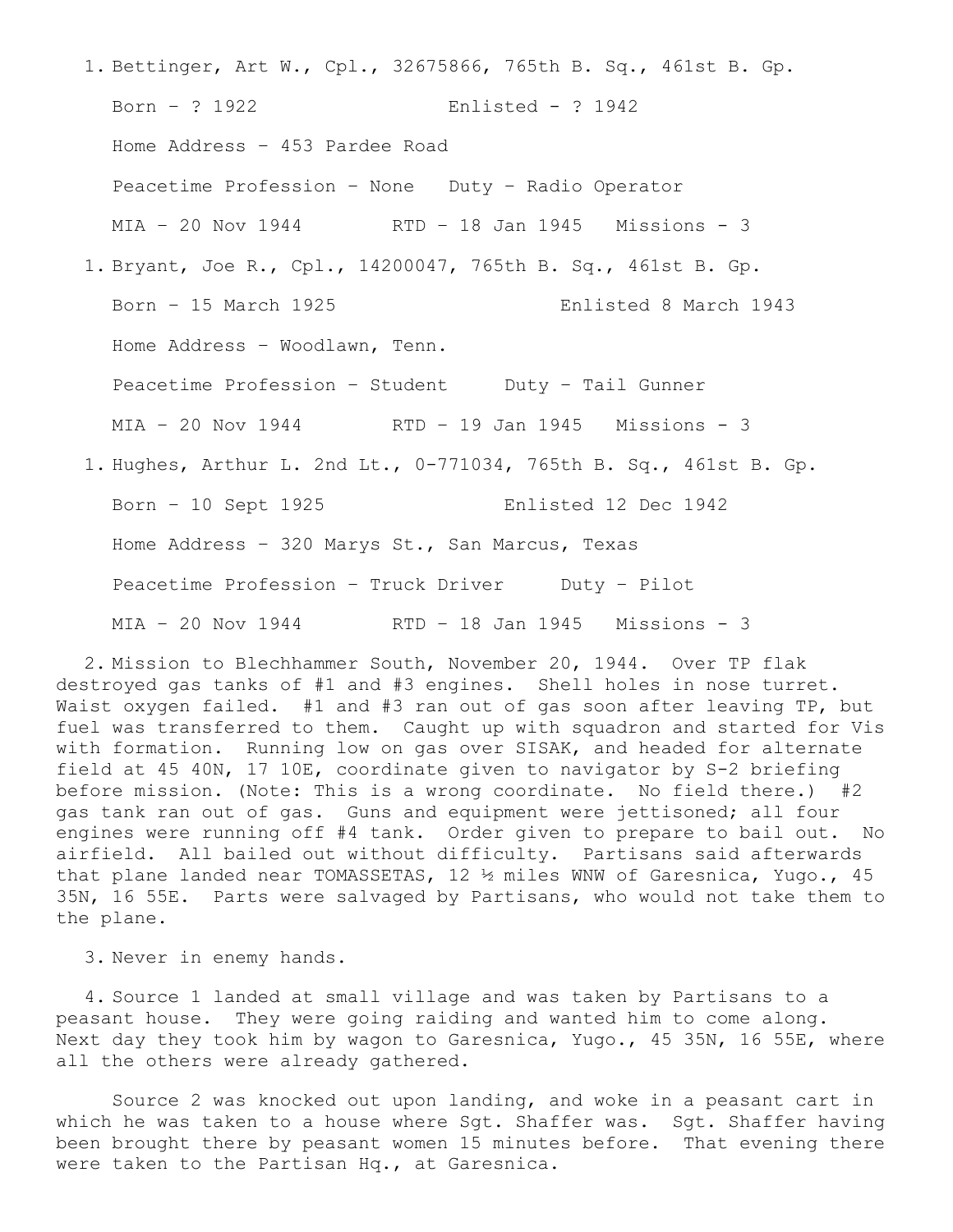Source 3 sustained rupture on parachuting. Within half an hour Lt. Wager and Cpl. Scanlon, who had fractured his left ankle on landing, were brought to him by peasant women. The three were taken by wagon to a house and later to Garesnica, 2 ½ miles from landing spot.

Source 4 landed and ran to Cpl. Meiffert, in a tree nearby. About 200 Partisans with guns gathered immediately. Cpl. Boyce then came and the three were taken to the house of Manko Vankovic at the town of Katar. That night taken by wagon to Tomassets and interrogated by Partisan officers, who phoned Garesnica and learned that 5 others of the crew were there. Next morning taken to Grasnice, 12 miles ESE of Tomassets.

Source 5 landed, avoided contact, ran for an hour and hid overnight in a nearby woods. Next morning he cautiously followed peasants into the town of Grasnice and was taken to the garrison where all but Lt. Boles had been gathered.

Source 6 destroyed radio facilities, charts on landing, and was taken by a civilian to a Partisan Post, where he contacted Lt. Wager at Grasnice by phone. At the PCP were a Partisan Captain and four others. Arrived Grasnice Hq., next day.

At Grasnice, source 2 (Hart) and Cpl. Scanlon were cared for by an inefficient civilian doctor. Hart was groggy and feverish. Leaving Grasnice the 21st Dec., all were taken to British mission at Gazma, 45 45N, 16 35E. The field here is useless for evacuation. Scanlon taken to Conspiration hospital in the mountains 30 miles SSE of Gazma, where his foot was put in a plaster cast by a captured German doctor. Remained 3  $\frac{1}{2}$ weeks during which time many Partisans wounded were brought there. Returned through Mikleus, 45 37N, 748E, and taken by train to Grasnice, then to Gazma to rejoin the others.

The others meanwhile had remained one week at Gazma under extremely bad living conditions, potatoes and wine only; everybody had GIs. Met 7 Americans from other crews. Weapons but no food was dropped during the week. The British then began an evacuation to Kutina, another mission, but Ustashi were raiding and Germans had the railroad. They returned to Grasnice to live 3 or 4 more weeks, til Dec 18, under the worst possible conditions. 11 men in one room, all were sick. A Partisan woman cook and a little girl also slept in the room, and Partisans were often pilleted in the same room when they came through. No toilet, no salt, no supplies in response to radio appeal. Shaffer had jaundice and Large was sick with rupture.

On 2nd Dec, another crew (10) landed, and another crew of 3 on the 17th. The British had German captives firing AA at German observation planes, with no results.

Left Gazma 18 Dec, 26 Americans of which four were officers; 6 British, 1 an officer; British Major Wells in charge. By truck to Virovitice, then on 20th by cart Barcs, Hungary, crossing the Drave on 21st. By supply truck to Kaposvar, where they were treated well, deloused and fed. Party was now 33, having picked up Sgt. Mathis of another crew.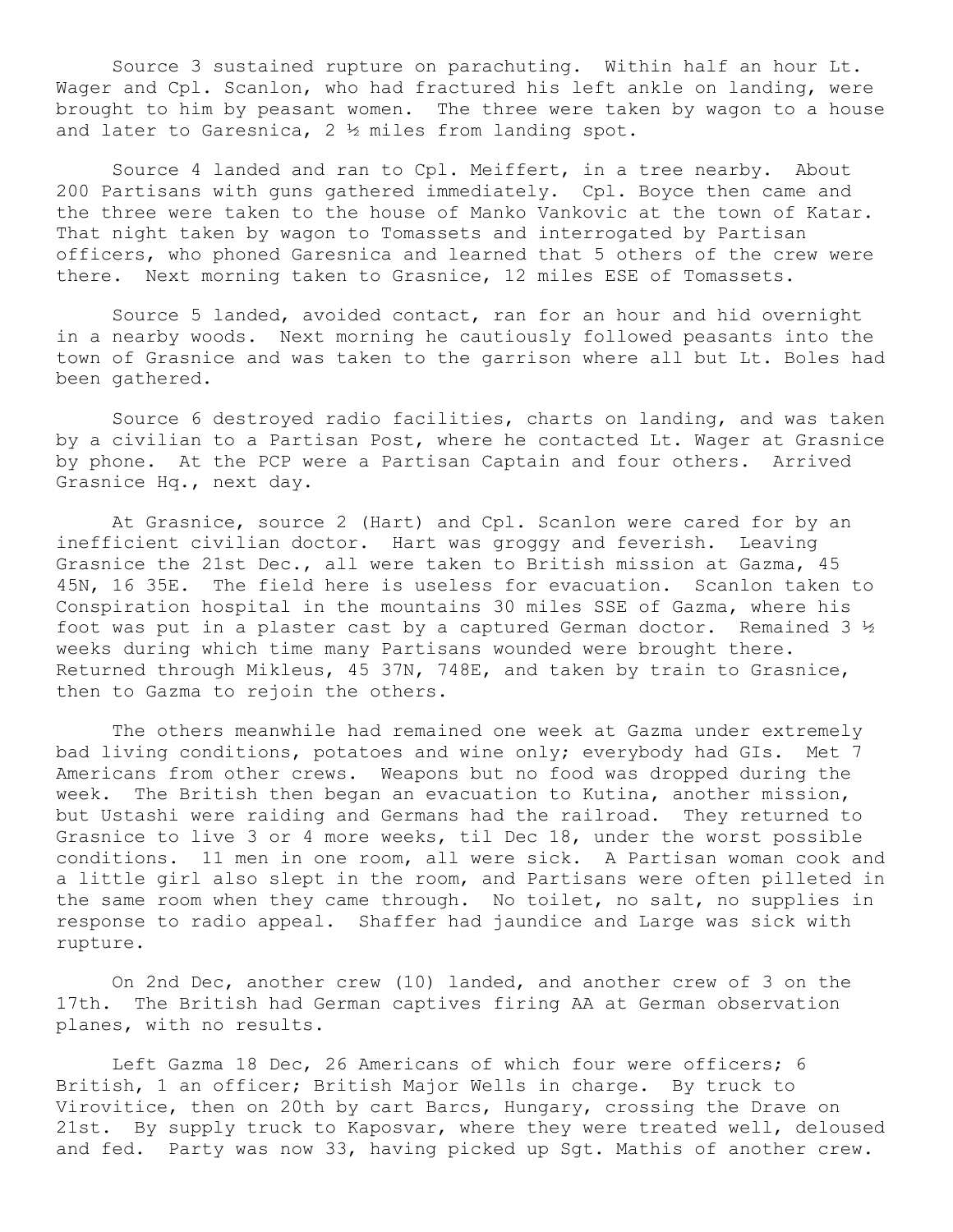Russians issued equipment to them. Left Xmas day for Dvnakomlod, 3 miles north of Pecs by autobus, being strafed along with Russian supply trucks. Wager and Boyce had jaundice and flu, and Meiffert had jaundice. 10 Americans under Capt. Kelly and British Capt. Coates arrived.

5 January 45, went by truck to Timossoro, Rumania; then 4 days by train to Buckarest, arriving 11 January. 18th Jan, flown to Bari, except Lt. Hughes, who followed next day. Meiffert, Boyce and Wager still in Bucharest.

> CHARLES N. KALCOUNOS, 1st Lt., A.C. Interrogator.

5 Incls.

Incls. 1, Ltr. 383.6 (8 copies) Incls. 2, 5, Appendix B,C,D,F